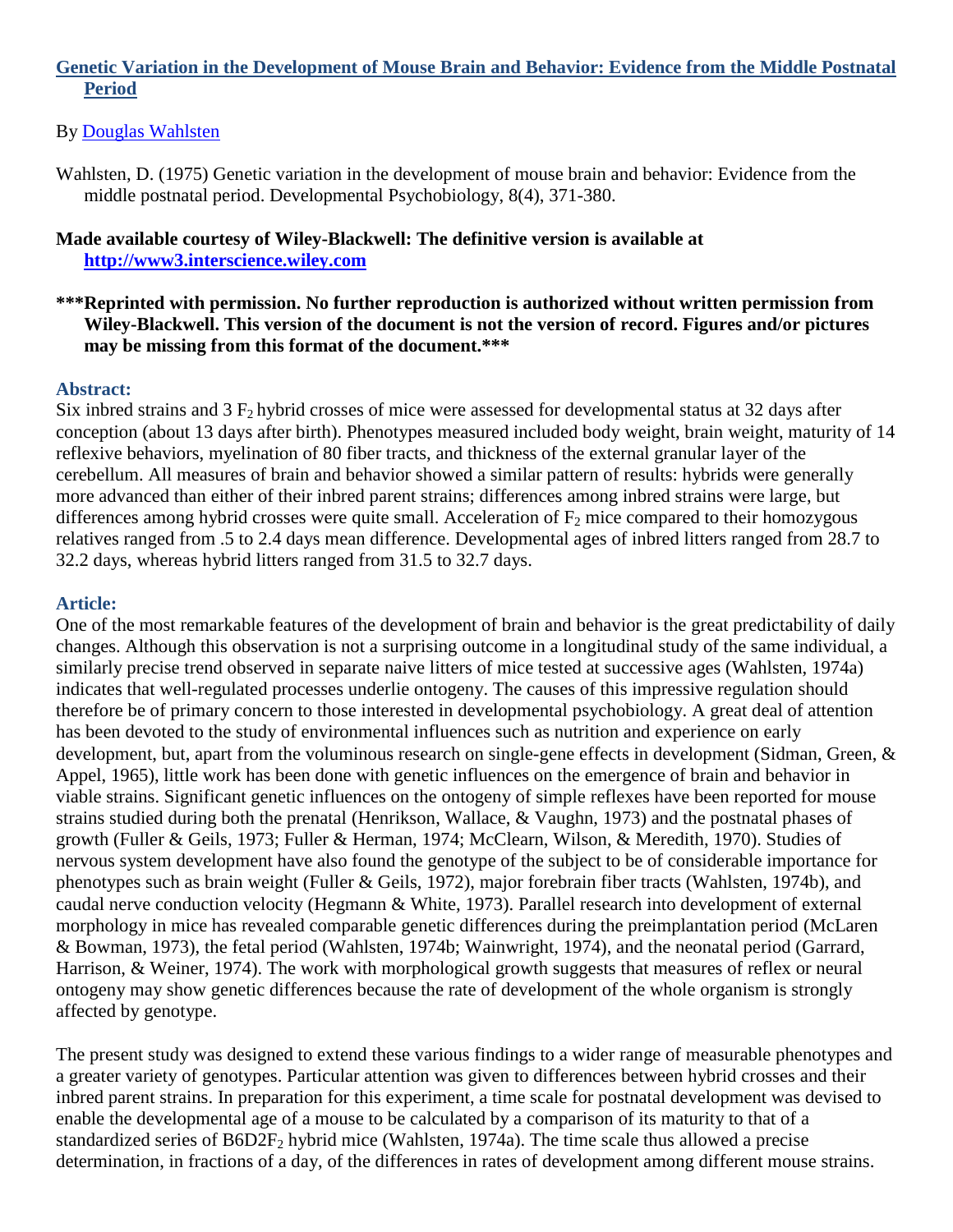Because the scale incorporated measures of many behaviors and brain regions, it also indicated the overall developmental status of the mouse and, hence, had greater generality than a scale based on a single phenotype.

This paper reports the developmental ages of 6 inbred and  $3 F_2$  hybrid groups of mice, all tested at 32 days after conception. Each hybrid group was derived from 2 of the inbred strains. Thus the inbred mice were homozygous at every locus, whereas  $F_2$  hybrid mice were heterozygous at many of the loci where the parent strains possessed different alleles. The  $F_2$  mice were studied instead of  $F_1$  mice in order that they would have the benefit of hybrid vigor in their own genetic makeup as well as in their maternal environment. In this respect the study was intended to ascertain the greatest extent of differences in developmental rates which could be expected in normal mouse development. Only if sufficiently large genetic effects were detected would subsequent analyses of maternal effects and nutrition be considered fruitful.

# **Method**

### *Subjects*

All parent mice *(Mus musculus)* were procured from The Jackson Laboratory, Bar Harbor, Maine, at an age of 7 weeks, and were maintained in standard plastic mouse cages with free access to tap water and dry food under a 12-hr light: 12-hr dark schedule. Mice arrived and were mated in replications of 2 inbred strains and their  $F_1$ hybrid at weekly intervals. Groups were as follows:

- (1)  $A/J$ , BALB/cJ, and CAF<sub>1</sub> /J (BALB/c female x A male);
- (2) A/HeJ, C57L/J, and LAF $_1$ /J (C57L female x A/He male);
- (3) C57BL/61, DBA/2J, and  $B6D2F<sub>1</sub>/J$  (C57BL/6 female x DBA/2 male).

At least 9 females of each strain were mated in an attempt to obtain at least 3 litters for testing; where 9 females were insufficient, additional females were procured.

### *Breeding*

One male and 1 virgin female mouse of the same strain were mated in a standard cage at approximately 60 days of age. The female was examined for the presence of a vaginal plug at least twice each day. The pair was maintained together for at least 3 weeks unless a vaginal plug and subsequent pregnancy were detected. The chronological age of the litter was taken from the midpoint of the interval between detection of a plug and a previous plug check (0 days, 0 hr). The female was isolated as soon as definite signs of pregnancy were apparent; thereafter, she and her litter were left undisturbed until testing.

### *Testing*

Each entire litter was tested at 32.0 days following conception (about 13 days after birth). Each mouse was given a standard battery of 14 reflex tests described previously (Wahlsten, 1974a) and then weighed. The series of behavioral tests was originally modified from Fox (1965); minor changes were made from the time scale standardization study (Wahlsten, 1974a). Each mouse was assigned a score on each test ranging from 0 (no response) to 1.0 (mature or adult form). Criteria for assigning fractional scores are available from the author upon request.

Tests in the order administered were as follows:

- (1) Righting reflex. Does subject (S) return rapidly to its feet when placed on its back?
- (2) Cliff aversion. Does S withdraw from the edge of a flat surface when its snout and forepaws are placed over the precipice?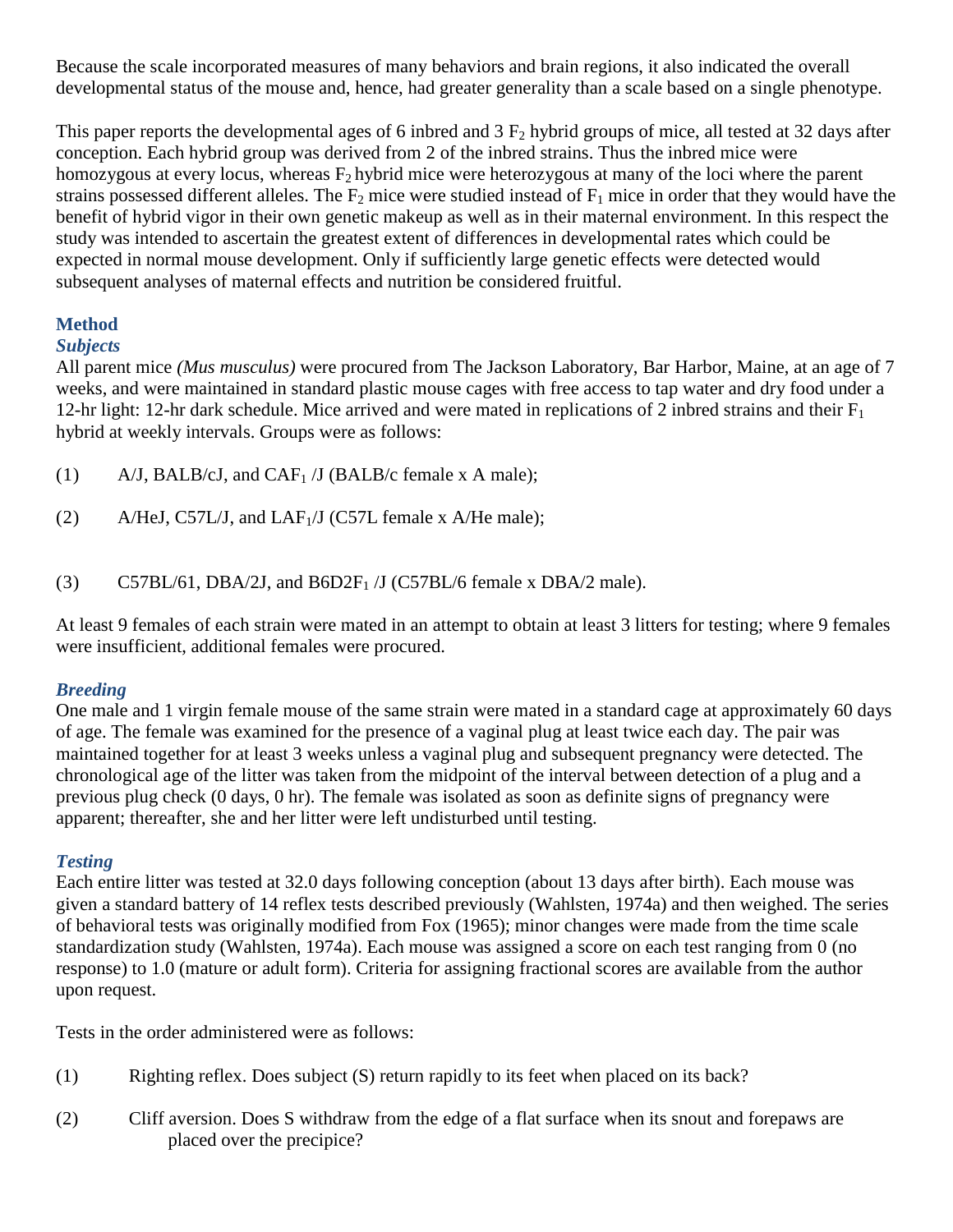| (3) | Forelimb grasp reflex. Does S grasp strongly the barrel of an 18-gauge needle when it is touched to |
|-----|-----------------------------------------------------------------------------------------------------|
|     | the palm of each forepaw?                                                                           |

- (4) Hindlimb grasp reflex. Same as forelimb test, but with hindpaw.
- (5) Vibrissa placing reflex. Does S place its forepaw onto a cotton swab which is stroked across its vibrassae?
- (6) Level screen test. Can S hold onto a piece of 288-mesh aluminimum screen when it is dragged across it horizontally by the tail?
- (7) Vertical screen test. Can S hold onto the screen when it is placed vertically?
- (8) Screen climbing test. Can S climb up the vertical screen using both fore- and hindlimbs?
- (9) Pole grasp. Can S grasp the shaft (2.5 mm) of a cotton swab firmly with both fore- and hindpaws?
- (10) Forelimb stick grasp. Can S grip firmly a 9.5-mm wooden stick with forepaws?
- (11) Hindlimb stick grasp. Same as (10), but with hindpaws.
- (12) Eyes open. Are both eyes fully open?
- (13) Visual placing reflex. Does S extend its forelimbs when it is lowered rapidly towards a flat surface?
- (14) Auditory startle response. Does S show a whole-body startle response when a loud snap of fingers occurs less than 15 cm away?

The first 8 mice in each litter were perfused intracardially with 10% formalin immediately following testing. The brains were extracted and weighed to the nearest mg. Several brains were studied histologically. They were encased in gelatin and sectioned sagittally at 25 μm. Alternate sections were stained with Sudan Black B for myelin and thionin for Nissl substance. Within 10 days of staining, the sections of each brain were assessed for myelin staining intensity of 80 different fiber tracts at 40X magnification. The thickness of the external granular layer (E.G.L.) of the cerebellum was measured at 10 sites with an ocular microscale at 1000X magnification. All details of testing and brain evaluation were described in a previous report (Wahlsten, 1974a).

The major variables assessed in this study were thus body weight, brain weight, mean reflex score on 14 tests, mean myelin intensity for 80 tracts, and mean thickness of the E.G.L. at 10 different sites.

#### **Results**

At least 3 litters were obtained for all groups except BALB/c. A total of 36 BALB/c matings were attempted, 25 of which resulted in a detectable vaginal plug. From these 25 plugs, 7 litters were delivered; 5 of these succumbed because of poor maternal care, 1 "litter" consisted of a single pitifully neglected mouse, and 1 litter was quite healthy at testing. Hence, the data presented herein for BALB/c mice cannot be considered truly representative of that strain.

The gestation length was generally longer in smaller litters  $(r = -0.72)$ ; the relationship was observed among F2 litters (*r =* - .76) and inbred litters (*r =* - .45) considered separately. The mean litter size of inbreds (5.2) was smaller than that of  $F_2$ 's (8.5), and the inbred mean gestation length (19.6 days) was longer than that of  $F_2$ 's (18.7 days).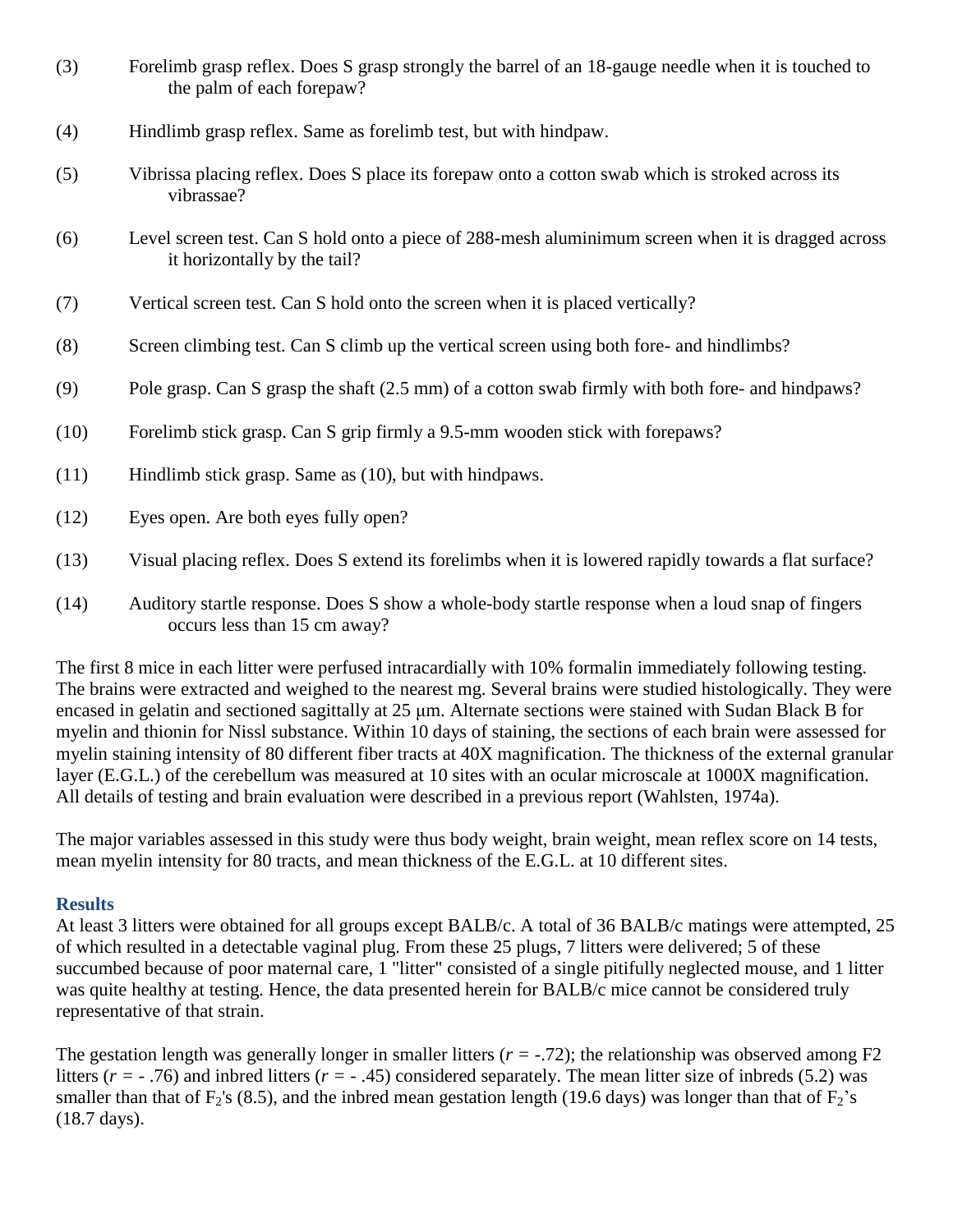In the statistical analyses of major variables, 1-way unweighted means analysis of variance was used unless otherwise indicated. The extent of differences between the 9 groups was expressed by estimated  $\omega^2$ , were an indication of the proportion of the total variance which could be attributed to between-group differences (Hays, 1963). Because group sizes were unequal for some phenotypes, the value of  $\omega^2$  should not be interpreted too strongly. Comparisons among the 9 groups were then done in order to answer major questions about genetic effects. The sum-of-squares between groups was partitioned into 3 components, and the percent of the total attributable to each component is given in Table 1. One component arose from differences among the 6 inbred strains (*df =* 5); another resulted from differences among the 3 hybrid groups (*df =* 2); the last comparison reflected the difference between the 3 hybrids and the 6 inbreds (*df =* 1).

|                    |  | TABLE 1. Statistical Summary of Differences Between 9 Genotype Groups for Several |  |  |
|--------------------|--|-----------------------------------------------------------------------------------|--|--|
| <i>Phenotypes.</i> |  |                                                                                   |  |  |
|                    |  |                                                                                   |  |  |

|                   |       |                         |                  | Percent of Between-Group<br>Sum of Squares |                                 |                                                  |                                                           |
|-------------------|-------|-------------------------|------------------|--------------------------------------------|---------------------------------|--------------------------------------------------|-----------------------------------------------------------|
| Phenotype         | Total | Estimated<br>$\omega^2$ | Among<br>Inbreds | Among<br>Hybrids                           | Hybrids<br><b>VS</b><br>Inbreds | Between-<br>Groups<br>Variance<br>$\rm (days^2)$ | Median<br>Within-<br>Litter<br>Variance<br>$\rm (days^2)$ |
| Body weight       | 249   | .25                     | 36.8             | .5                                         | 62.7                            |                                                  |                                                           |
| Brain weight      | 230   | .43                     | 57.5             | 1.7                                        | 40.8                            | $\sim$                                           | $\overline{\phantom{a}}$                                  |
| Behavioral age    | 249   | .69                     | 51.1             | 1.0                                        | 47.9                            | 31.95                                            | .145                                                      |
| Myelination age   | 106   | .37                     | 43.9             | 4.2                                        | 51.9                            | 7.84                                             | .312                                                      |
| E. G. L. age      | 111   | .42                     | 59.7             | 12.0                                       | 28.3                            | 5.83                                             | .294                                                      |
| Developmental age | 106   | .60                     | 45.7             | 4.8                                        | 49.5                            | 8.48                                             | .114                                                      |

Separate analyses of variance were used to evaluate differences between litters of a single genetic group. Meansquares between litters are given in Table 2 for all groups except BALB/c. Measures on all litters were available only for body weight, brain weight, and behavioral age.

| Group            | Litters | Body<br>Weight $(g^2)$ | <b>Brain</b><br>Weight $(g^2)$ | Behavioral<br>Age $(days^2)$ |  |
|------------------|---------|------------------------|--------------------------------|------------------------------|--|
| Inbred:          |         |                        |                                |                              |  |
| A                | 5       | $8.89^{a}$             | .00222a                        | 3.75 <sup>a</sup>            |  |
| A/He             | 4       | .29                    | $.00148^a$                     | .61 <sup>a</sup>             |  |
| C57L             | 3       | 3.57 <sup>a</sup>      | .00631 <sup>a</sup>            | $7.48^{a}$                   |  |
| C57BL/6          | 3       | 2.81 <sup>a</sup>      | .00859 <sup>3</sup>            | 3.47                         |  |
| DBA/2            | 4       | .35                    | .00050 <sup>a</sup>            | .47                          |  |
| Hybrid:          |         |                        |                                |                              |  |
| $CAF_{2}$        | 5       | 9.56                   | .00497 <sup>a</sup>            | 1.25 <sup>a</sup>            |  |
| LAF <sub>2</sub> | 5       | 2.19 <sup>a</sup>      | .00019                         | .90 <sup>a</sup>             |  |
| B6D2F,           | 6       | 12.73 <sup>a</sup>     | .00026                         | 1.51 <sup>a</sup>            |  |

TABLE 2. Between-Litter Variance in Three Phenotypes for Several Mouse Strains.

#### *Body Weight*

 $a_p < .01$ .

Large differences in body weight between litters of the same age and genotype were observed (Table 2); only for A/He and DBA/2 were the differences not significant. The mean body weight of a litter was highly correlated with litter size for  $F_2$  groups ( $r = -0.84$ ), but the correlation was small for inbreds ( $r = 0.05$ ). Mean body weight of F<sub>2</sub> mice (6.9 g) was significantly greater than that of inbred mice (5.7 g) in spite of much larger  $F<sub>2</sub>$  litters (Table 1).

#### *Brain Weight*

Between-litter variation within a genotype was highly significant except for  $LAF_2$  and  $B6D2F_2$  (Table 2). A high correlation with body weight was evident for certain groups (A, CAF<sub>2</sub>, C57L, C57BL/6), but brain weight was remarkably homogeneous despite large variations in body weight for  $LAF_2$  and  $B6D2F_2$ . Correlations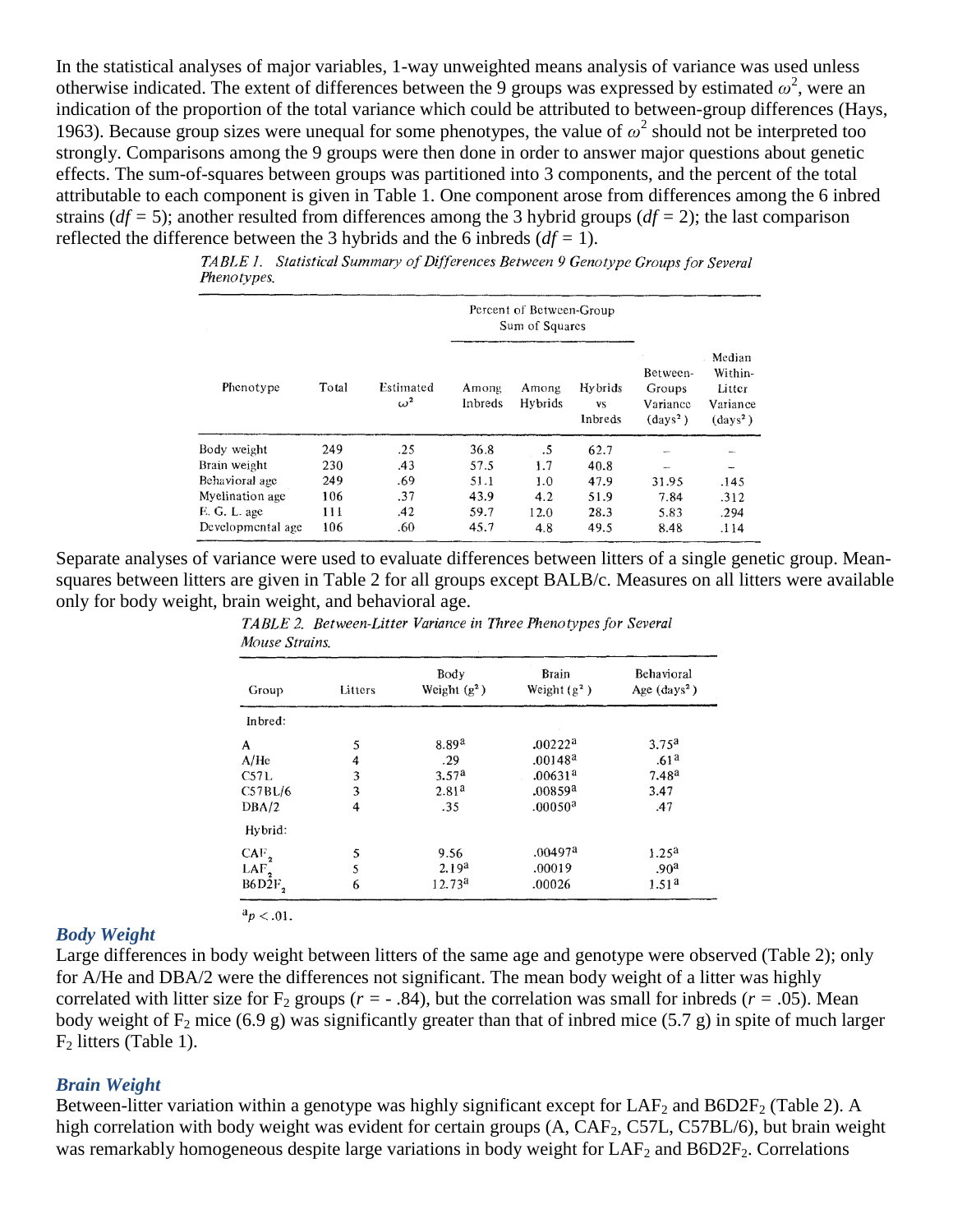between body weight and brain weight of individual mice within a litter revealed a similarly variable pattern of results. Brain weight differences among the 9 genotypes revealed large effects of hybrid vigor as well as large differences among inbreds (Table 2).

Developmental age was not calculated using brain weights for 2 reasons: (1) the various genetic groups studied herein were known to achieve different adult brain weights (Roderick, Wimer, Wimer, and Schwartzkroin, 1973), which prevented the use of a single scale to compare the groups; and (2) brain weight was known to vary much less predictably from day-to-day than were other phenotypes such as behavior and brain myelination (Wahlsten, 1974a). A preliminary analysis of the present data in terms of percent of adult brain weight for each strain also revealed substantial between-litter variation.

## *Behavior*

Behavioral age was determined for each mouse from its mean score on the 14 reflex tests. The score was substituted into a quadratic regression equation to obtain the behavioral age with respect to a  $B6D2F<sub>2</sub>$  standard population. The derived age represented the age at which a litter of  $B6D2F_2$  mice would exhibit the same behavioral score. The equation employed was  $Y = 24A0 + 11.14X - 1.09 X^2$  (*X*, a behavioral score ranging from 0 to 1.0), which was fit to the data from a series of 10 litters of  $B6D2F<sub>2</sub>$  mice tested 1 litter per day from 27-36 days after conception; the goodness of fit was  $r^2 = .99$ . The coefficients, slightly different than those in the time scale standardization study (Wahlsten, 1974a), were based on a replication of 10 B6D2 $F_2$  litters using response score criteria identical to those of the present study.

The mean behavioral age for the 9 groups is shown in Figure 1. Differences between genotypes revealed large hybrid vigor and among-inbreds effects. In all 3 instances the  $F_2$  behavioral age significantly exceeded that of its most advanced inbred parent strain. The impressively large value of  $\omega^2$  may have been exaggerated somewhat because behavioral testing was done by the author who knew the genotype of each litter. Such bias undoubtedly did tend to minimize difference within a litter tested within a short period of time. A consistent difference between A/He and DBA/2, however, could not reasonably have resulted from experimenter bias, in that testing was done at all times of the day and night over a period of 2 months. The large difference between DBA/2 and C57BL/6 was actually opposite to that expected by the experimenter on the basis of previous reports (Hegmann & White, 1973; Wainwright, 1974).

Highly significant differences were found between litters within all groups except DBA/2. Even within groups such as  $A/He$  or  $LAF<sub>2</sub>$ , the seemingly small mean differences were significant, primarily because of large numbers of subjects and small within-litter variance. For groups with small mean differences between litters, no correlations with body weight were apparent. This outcome was especially dramatic for the  $F_2$  groups, where tight clustering of behavioral ages appeared in contrast to the very wide range of body weights of the various litters. This suggested that the level of nutrition beyond the minimum adequate amount may have had little influence on the rate of behavioral development. Litters in groups such as C57L and C57BL/6 may have, in fact, differed in overall developmental rate quite apart from nutritional causes, because body weight and behavioral age varied so consistently between litters, whereas litter sizes were nearly equal.

# *Myelination*

Sudan staining intensity was assessed for several brains of at least 2 litters per genotype, except BALB/c. Subjects per genotype ranged from 9 for BALB/c to 13 for CAF<sub>2</sub>. Mean myelin staining intensity of 80 fiber tracts was calculated for each subject on a scale ranging from 0 (no myelin evident) to 3.0 (intense, adult-like staining). This score was then put into the equation  $Y = 25.86 + 2.46X + .68X^2$  to obtain myelination age with respect to the  $B6D2F_2$  standard series.

Genotype differences (Fig. 1) resulted in large hybrid vigor and among inbreds effects. The  $F_2$  mean exceeded the most advanced inbred parent for all comparisons except  $B6D2F<sub>2</sub>$  vs  $DBA/2$ . Because all assessment of myelin intensity was done with a double-bind procedure, group differences and the moderate  $\omega^2$  were not subject to experimenter bias.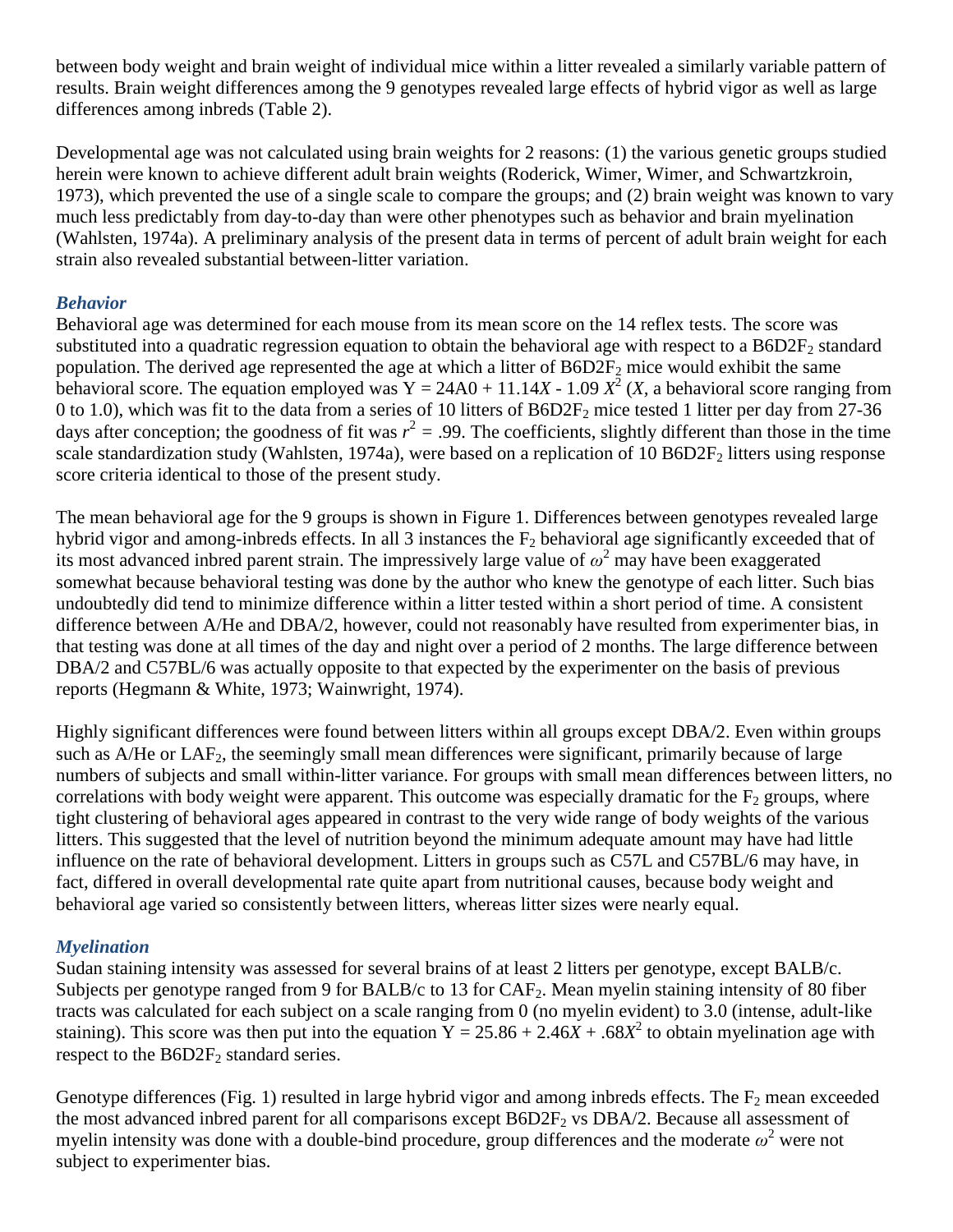

Fig. 1. Mean ages of 6 inbred and 3  $F_2$  hybrid groups estimated from behavioral performance on 14 reflex tests, myelination of 80 fiber tracts, and thickness of the external granular layer (E.G.L.) of the cerebellum. Mean developmental age represents the average of the 3 other ages for each mouse. Instances where the  $F_2$  mean age significantly  $(p < .05)$  exceeded the most advanced inbred parent are indicated by the letter  $a$ .

Myelination age revealed significant between-litter differences only for C57BL/6 and C57L. Of course, the test had much less power than that for behavioral age because fewer mice were measured from fewer litters. E.G. L.

Mean thickness of the E.G.L. of the cerebellum was measured in pm for each subject and entered into the equation  $Y = 35.66 - .54X + .01X^2$ .

Results revealed significant genetic differences (Fig. 1, Table 1). A smaller percent of between-genotype variation was attributable to hybrid vigor than for other variables and, as a consequence, more of it could be ascribed to among-inbreds effects. The  $LAF_2$  and  $B6D2F_2$  groups significantly exceeded their most advanced parent strain. The BALB/c mice appeared to be relatively precocial in E.G.L. disappearance compared with their status for other variables. The  $B6D2F_2$  hybrids were significantly ahead of both  $LAF_2$  and  $CAF_2$  hybrids. Thus, the E.G.L. ages revealed a pattern of differences unlike that for either myelination or behavioral ages. The E.G.L. thickness was also assessed with a double-blind procedure. Hence, this finding cannot be attributed to either histological artifact or experimenter bias.

#### *Developmental Age*

Ages of mice based upon behavior, myelination, and the E.G.L. in all 3 cases revealed: (1) F2 hybrids were significantly more advanced than their inbred parent strains; (2) large differences existed among the 6 inbred strains; and (3) differences among the 3 hybrids were generally not significant. The extent of between-genotype differences in age was much greater for behavioral age than for myelination or E.G.L. ages, as indicated by the variance between groups (Table 1). Moreover, the precise rank orderings of genotypes were different for the 3 kinds of age, and thus a measure of overall developmental age was needed. Accordingly, the developmental age of each mouse in the present study was defined as the arithmetic mean of ages derived from behavior, myelination, and E.G.L. These developmental ages (Fig. 1) exhibited highly reliable differences between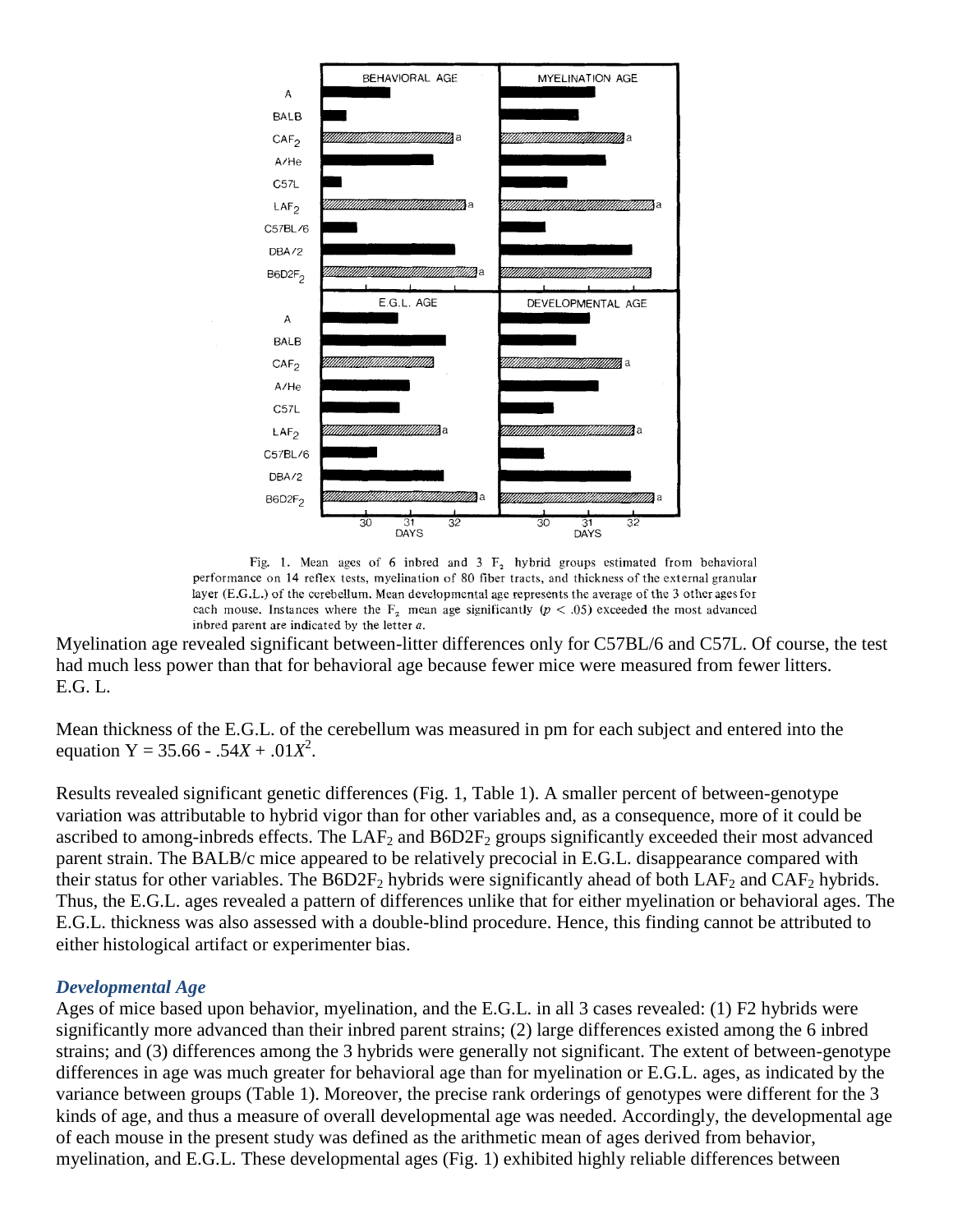genotypes ( $\omega^2$  = .60). Fully half of the between-genotypes effect could be attributed to hybrid vigor. Differences among inbreds were also large, but the differences among hybrids accounted for barely 5% of between-group variance. All F<sub>2</sub> vs high-parent comparisons were significant. The F<sub>2</sub> hybrid mean ages ranged from 31.7 -32.4 days, whereas inbred mean ages ranged from 30.0 - 31.9 days. When individual litters were considered, developmental ages at 32.0 days of chronological age ranged from 28.7 days for C57BL/6 Litter 1 and 29.1 days for C57L Litter 1 to 32.7 days for  $B6D2F_2$  Litter 3. Thus, genetic variation in developmental age was a highly reliable phenomenon; differences at 32 days gestation age were commonly greater than 1 day and were sometimes as large as 3 or 4 days.

#### **Discussion**

This study has demonstrated that when both the mother mouse and her offspring possess considerable genetic heterozygosity, the offspring are more mature in both brain and behavior at 32 days following conception than are closely related mice of the same chronological age but of inbred, homozygous genetic constitution. Acceleration of  $F_2$  mice compared to their homozygous relatives ranged from .5-2.4 days mean difference. The range of developmental ages for inbred litters was from 28.7-32.2 days, whereas  $F_2$  litters ranged from 31.5- $32.7$  days. Thus,  $F_2$  mice clustered closely around a developmental age of 32 days, whereas inbreds varied widely.

Developmental age, being an average of 3 independent scores, should be primarily sensitive to variation in development status of the whole mouse. A mouse in  $B6D2F<sub>2</sub>$  Litter 2 with a developmental age of 30.8 days, for example, had the lowest score of any other mouse in that group for behavior, myelination, and E.G.L., in spite of the fact that its body and brain weights were above the group mean. Hence, the retardation of its neural maturation must have been genuine.

Effects arising because of heterozygosity of the developing mouse itself cannot be distinguished from those attributable to a superior environment provided by a heterozygous mother in this study. Previous research has suggested that both effects are probably important (Hegmann & White, 1973; McLaren & Bowman, 1973; Rutledge, Robinson, Eisen, & Legates, 1972; Wainwright, 1974). Their relative contributions can be compared in future research by using reciprocal crosses or reciprocal backcrosses.

Some of the  $F_2$ -inbred differences observed herein may have reflected different nutritional levels, but the nutritional variations must have been conservative in this study. After all,  $F_2$  mothers actually had much larger litters; if litter sizes had all been restricted to 4 or 5 mice, genetic differences would probably have been greater. Clearly, inbred mice did not lag behind  $F_2$  mice simply because of nutritional restriction. Brain and behavior of inbred mice generally lagged behind those of  $F_2$  mice having similarly low body weight. Total confirmation of these assertions, of course, must await studies of experimental nutritional restriction in both inbreds and hybrids, because neural development of inbred mice may be more sensitive to nutritional effects than that of hybrids.

The presence of genetic variation in developmental rate above and beyond nutritional factors should enable the causes of stable ontogeny to be investigated further. Environmental manipulations alone can reveal the presence of highly buffered processes, such as the precise timing of the growth spurt of the rat brain in spite of wide nutritional variation (Dobbing & Sands, 1971), but they are not likely to reveal why an event does in fact occur at a particular time. Indeed, the timing of developmental spurts and lags is just as interesting as the overall rate of development (see also Epstein, 1974; Wohlwill, 1970). Genetic variation in the temporal profile of development has been revealed in a study of behavioral ontogeny in human twins (Wilson, 1972). The present data also suggest the genetic determination of spurts and lags. The DBA/2 mice were advanced at 32 days compared to C57BL/6, and they were nearly equal to the  $F_2$  hybrids derived from the 2 inbred strains. In contrast, C57BL/6 mice are well ahead of DBA/2 at 16 days after conception, and both strains are retarded compared with their  $F_2$  hybrid (Wahlsten, 1974b; Wainwright, 1974). A developmental "spurt" is also evident at  $32$  days in B6D2F<sub>2</sub> mice, for they consistently score about  $32.5$  days. This occurred in the original time scale